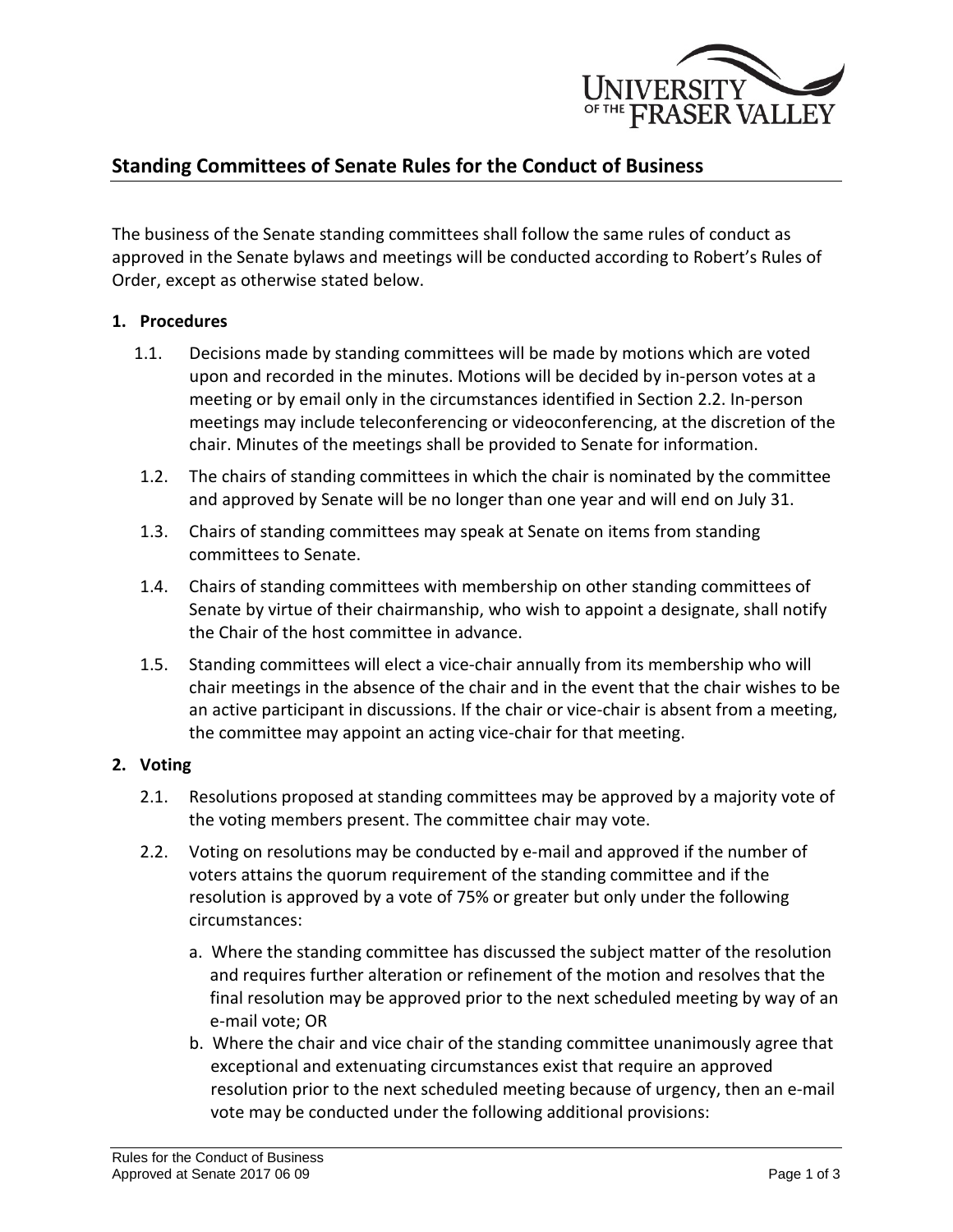- i. The rationale for the e-mail vote and its urgency must be communicated to members of the standing committee;
- ii. Two business days must be set aside for reply-all e-mail comments and questions from standing committee members before e-mail voting may be conducted and then at least three days set aside for voting.
- 2.3. All results of e-mail voting must be reported to the next meeting of the standing committee and entered into the minutes.

## **3. Meeting Schedule**

- 3.1. The following standing committees will meet monthly, unless cancelled by the chair, with a minimum of three meetings per year. If needed, the chair may call a meeting with at least seven days' notice.
	- Academic Planning and Priorities Committee
	- Senate Governance Committee
	- Undergraduate Education Committee
- 3.2. The following standing committees will meet as required, as determined by the committee, with a minimum of three meetings per year. If needed, the chair may call a meeting with at least seven days' notice.
	- Senate Awards and Honours Committee
	- Senate Committee for Student Appeals
	- Senate Budget Committee
	- Faculty Standards Committee of Senate
	- Senate Graduate Studies Committee
	- Indigenization Committee of Senate
	- Senate Research Committee
	- Senate Teaching and Learning Committee

### **4. Terms of office**

- 4.1. The terms of the Senate members on the Senate standing committees shall be the balance of the members' terms on Senate, renewable for additional terms, subject to being re-elected to Senate, except in the case of students, whose terms shall be a maximum of three years, subject to being re-elected to Senate.
- 4.2. Non-Senate members on the standing committees shall have two-year terms. This does not apply to ex-officio members. Membership for non-members of Senate on the standing committees may be renewed for additional terms.
- 4.3. To allow for some continuity on Senate standing committees when all faculty terms are ending at once, the Secretariat shall approach faculty members to ask some if they wish to extend their term by one year, after consultation with the committee chair.

### **5. Attendance**

5.1. Regular attendance is expected of all members of the Senate standing committees.